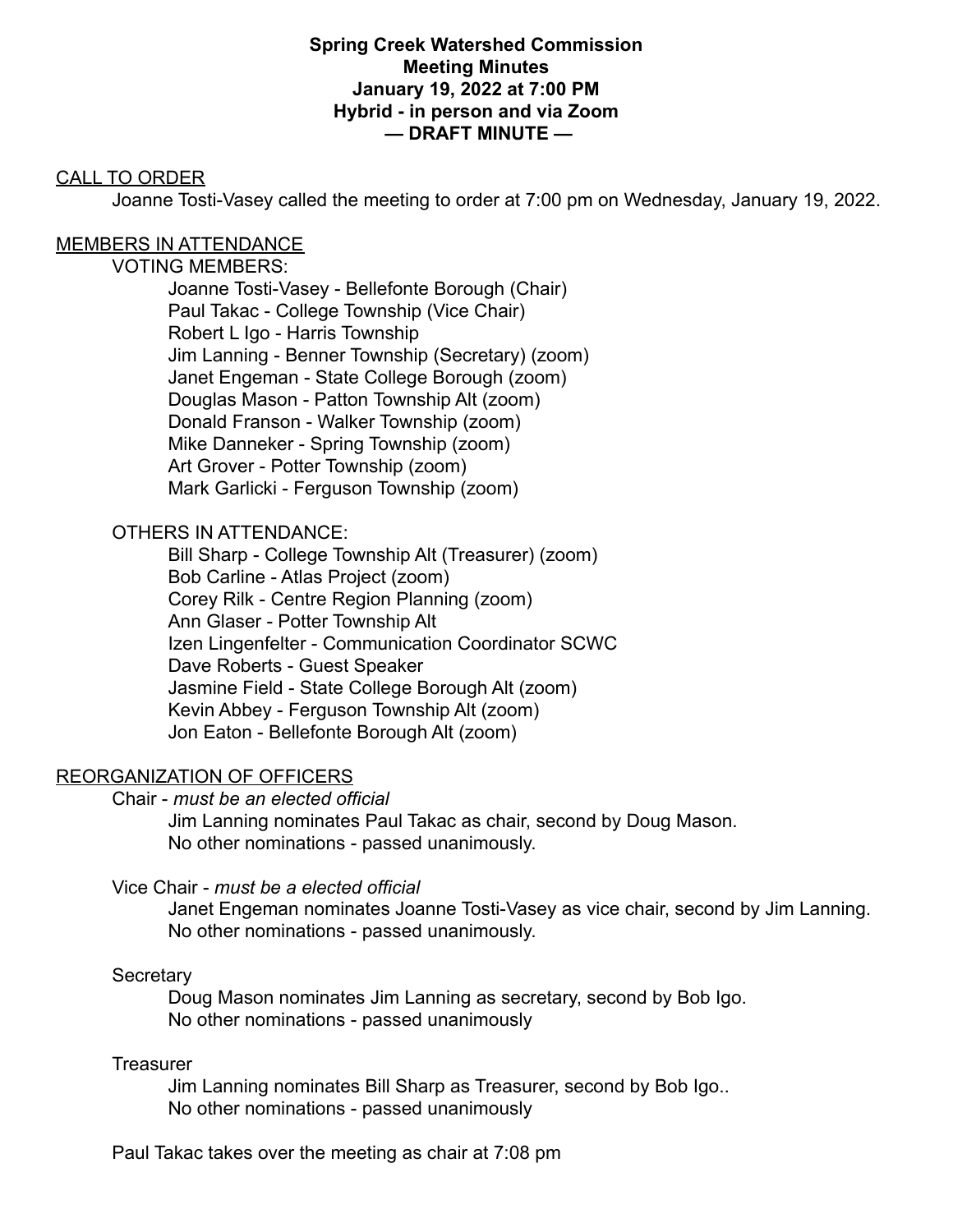### APPROVAL OF MINUTES

Motion to accept the September 2021 and November 2021 meeting minutes by Bob Igo, second by Janet Engeman. Passed unanimously.

### CITIZEN COMMENTS

No comments at this time.

## EDUCATIONAL TOPIC

Title: PFAS Contamination in Spring Creek Speaker: Dave Roberts

## OLD BUSINESS

## One Water Report: Paul Takac

Paul gave a brief overview of the plan and status of the One Water Report. Over the past year, we made presentations to 8 of the 12 members of the SCWC and received resolutions of approval from the required 7 members to move forward with the Phase III project of the One Water Plan. Paul would like to give the presentation to any organization that would be interested in viewing it and also post it on the website.

Bill Sharp discussed the Phase II project and how the technicial work group was formed and the duties of that work group.

Next step is to reconstitute the Phase III working group by having an open call for potential candidates for the Phase III working group which will be reviewed and voted on at the next meeting.

Paul presented that we would like to have Izen send out an email with a call for nominations for the working group that will close in 30 days.

Mark Garlicki would like to view the presentation of the One Water Report and also asked who all could be on the technicial working group. Paul and Bill noted that it can be any member of the SCWC and other people that have a significant impact on the Spring Creek Watershed.

#### Atlas Project: Bob Carline

Atlas launched their project 'Art in the Watershed' where artists can submit their pieces of art that are inspired by the watershed.

Working on an award program to recognize people that make a significant contribution to the watershed. Currently working on a list of potential award recipients and will present that list to the committee at the next meeting.

Bill Sharp talked about an interactive watershed map and the need for an updated map. We have an anonymous donor to help fund the project. Map will be a GIS format map.

#### Education Committee: Doug Mason

March 2022 - Lexi Buck: dissertation on the Spring Creek Watershed

May 2022 - Anthony Buda: Climate Modeling of the Spring Creek Watershed in light of increasing extreme weather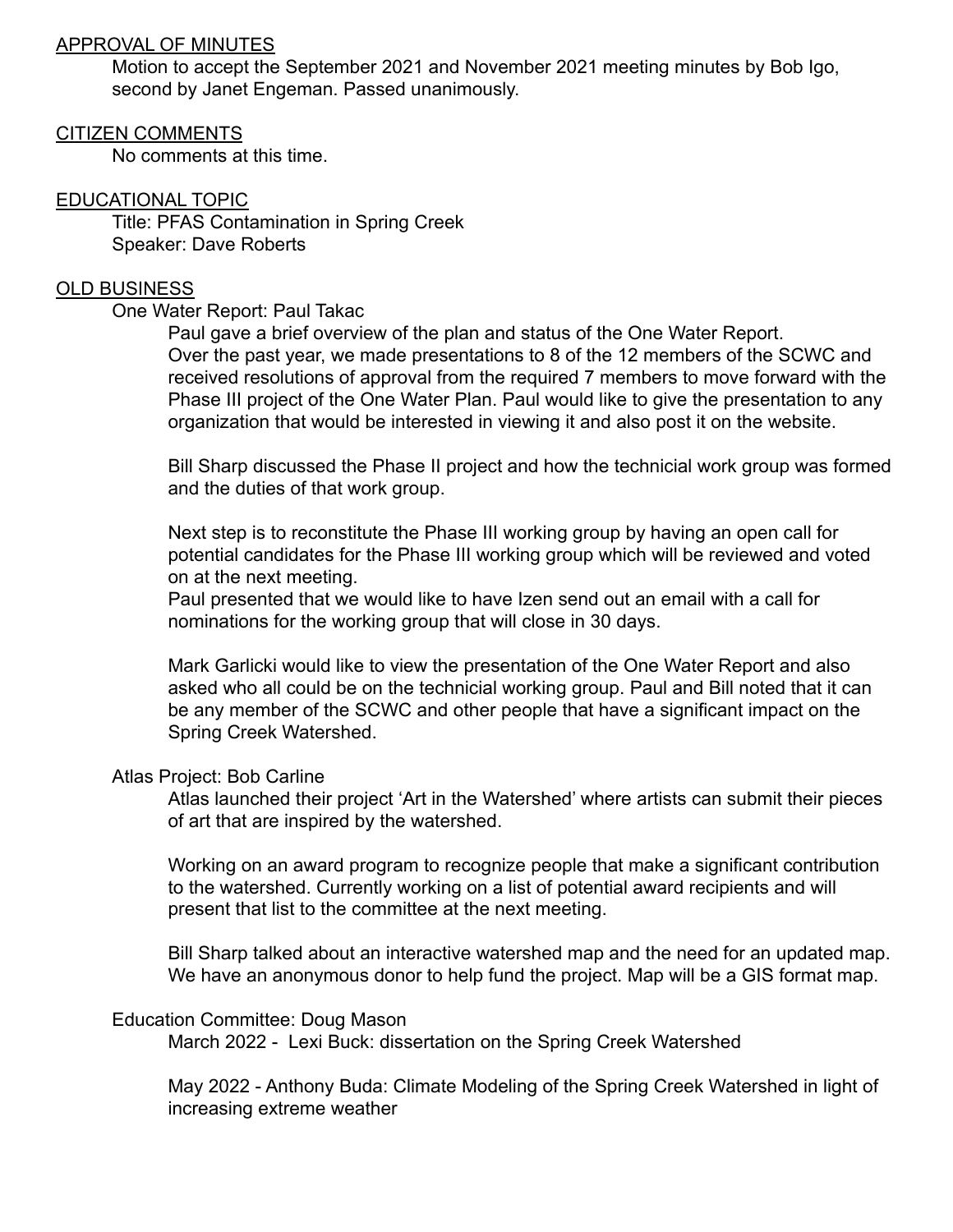July 2022 - Carolyn Hatley & Sarah Kania: The Senior Environmental Corps program & other volunteer opportunities available through Clearwater Conservancy

September 2022 - PSU Professor Lauren McPhillips: Walnut Springs Constructed Wetland in the Borough

November 2022 - Kimberlie Gridley: tentative title Pennsylvania's One Water Task Force

#### SCWC Facebook Page: Izen Lingenfelter

Brief update on the SCWC Facebook. Asked for participating members to like and follow the page. Will be posting articles from the Atlas group along with updates for the One Water Plan.

Atlas website has been going through some updates to allow for better navigation of articles and the art project.

#### **NEW BUSINESS**

Groundwater Symposium: Bill Sharp

Bill gave an overview of what the Groundwater Symposium is. The cost is \$40 or \$50 per person and the SCWC paid for approved members to attend in the past and would like to know if we could continue that for this year.

Joanne Tosti-Vasey made a motion for any commission member or alternate that would like to attend the 2022 Groundwater Symposium send their request to Paul for verification for payment, second by Bob Igo. passed unanimously.

Save the date: the 2022 PA Groundwater Symposium will take place May 5, 2002. Registration to open soon. Abstracts for presentation and sponsorships due March 4, 2022. **Pennsylvania Groundwater Symposium – A Virtual Event Symposium Date: May 5, 2022**

#### **Abstract Deadline: 5:00 PM, March 4, 2022**

In celebration of National Drinking Water Week, Penn State Extension, the Master Well Owner Network, and the Pennsylvania Department of Environmental Protection along with numerous other sponsors and partners are seeking presenters and sponsors for the 2022 Pennsylvania Groundwater Symposium to be held online. The PA Groundwater Symposium provides a forum for researchers, students, professionals and educators working in the groundwater field to exchange information and promote protection of groundwater resources throughout the state. The day-long symposium will include a mix of recorded and live sessions. Plenary and concurrent session speakers will address numerous important groundwater issues in

Pennsylvania. Registrants can also receive continuing education credits for attending all sessions. The complete Symposium agenda and registration will be available in March. **Call for Presenters**

Abstracts for presentation can be submitted on a wide variety of groundwater topics including but not limited to: groundwater monitoring, climate impacts on groundwater, data availability and access, groundwater processes, karst groundwater systems, wellhead protection, water well studies, emerging contaminants, aquifer studies, groundwater/surface water interactions, issues related to energy extraction, and education and outreach.

#### DEP State Water Plan Update: Jon Eaton

Jon presented the DEP State Water Plan update. Need two volunteers to assist with the planning. Looking for recommendations for appointments and the recommendations would be sent to Mark Matlock at DEP.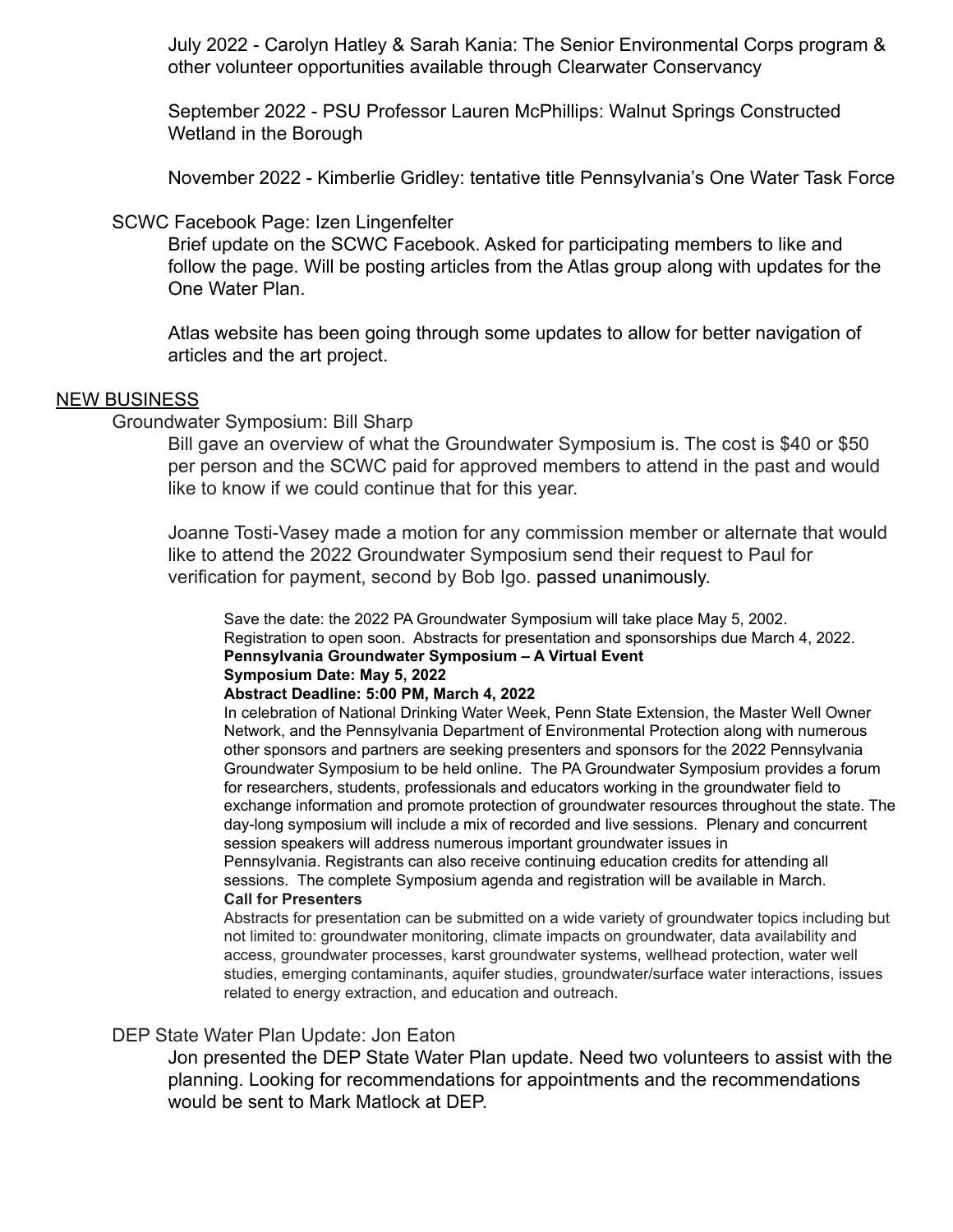Joanne Tosti-Vasey nominates Jim Lanning as a recommendation as the public water supply representative to the Upper Middle Susquehanna River Basin Commission, second by Bob Igo.

Passed unanimously

Bob Igo nominates Joanne Tosti-Vasey as a recommendation to the local government official representative to the Upper Middle Susquehanna River Basin Commission, second by Doug Mason. Passed unanimously

### **FINANCIALS**

Presented by Bill Sharp

### October 2021

|                     | <b>DEBIT</b> | <b>CREDIT</b> | <b>BALANCE</b>        |
|---------------------|--------------|---------------|-----------------------|
| <b>PROJECT FUND</b> | $1$ \$0.00   | \$0.00        | $\frac{1}{2}$ ,150.63 |
| <b>GENERAL FUND</b> | \$0.00       | \$2,228.60    | \$28,093.24           |

Note: Credit is for 2022 membership contributions from Ferguson and Walker **Townships** 

### November 2021

|                     | <b>DEBIT</b>   | <b>CREDIT</b> | <b>BALANCE</b> |
|---------------------|----------------|---------------|----------------|
| <b>PROJECT FUND</b> | $1$ \$0.00     | \$0.00        | \$2,015.63     |
| <b>GENERAL FUND</b> | $ $ \$2,050.00 | \$2,228.60    | \$28,093.24    |

## December 2021

|                     | <b>DEBIT</b> | <b>CREDIT</b> | <b>BALANCE</b> |
|---------------------|--------------|---------------|----------------|
| <b>PROJECT FUND</b> | \$135.00     | \$0.00        | \$2,015.63     |
| <b>GENERAL FUND</b> | \$0.00       | \$2,228.60    | \$28,093.24    |

# ONCE AROUND THE WATERSHED

Bellefonte Borough - no report Benner Township - Jim Lanning mentioned the Art & Chocolate fundraiser College Township - Bill Sharp mentioned that the township is working with Millbrook March on another education building and the park to be bicycle and walking friendly. Ferguson Township - no report Halfmoon Township - no report Milesburg Township - no report Patton Township - no report Spring Township - no report Harris Township - Bob Igo mentioned that they are working on yearly planning State College Borough - no report Walker Township - no report